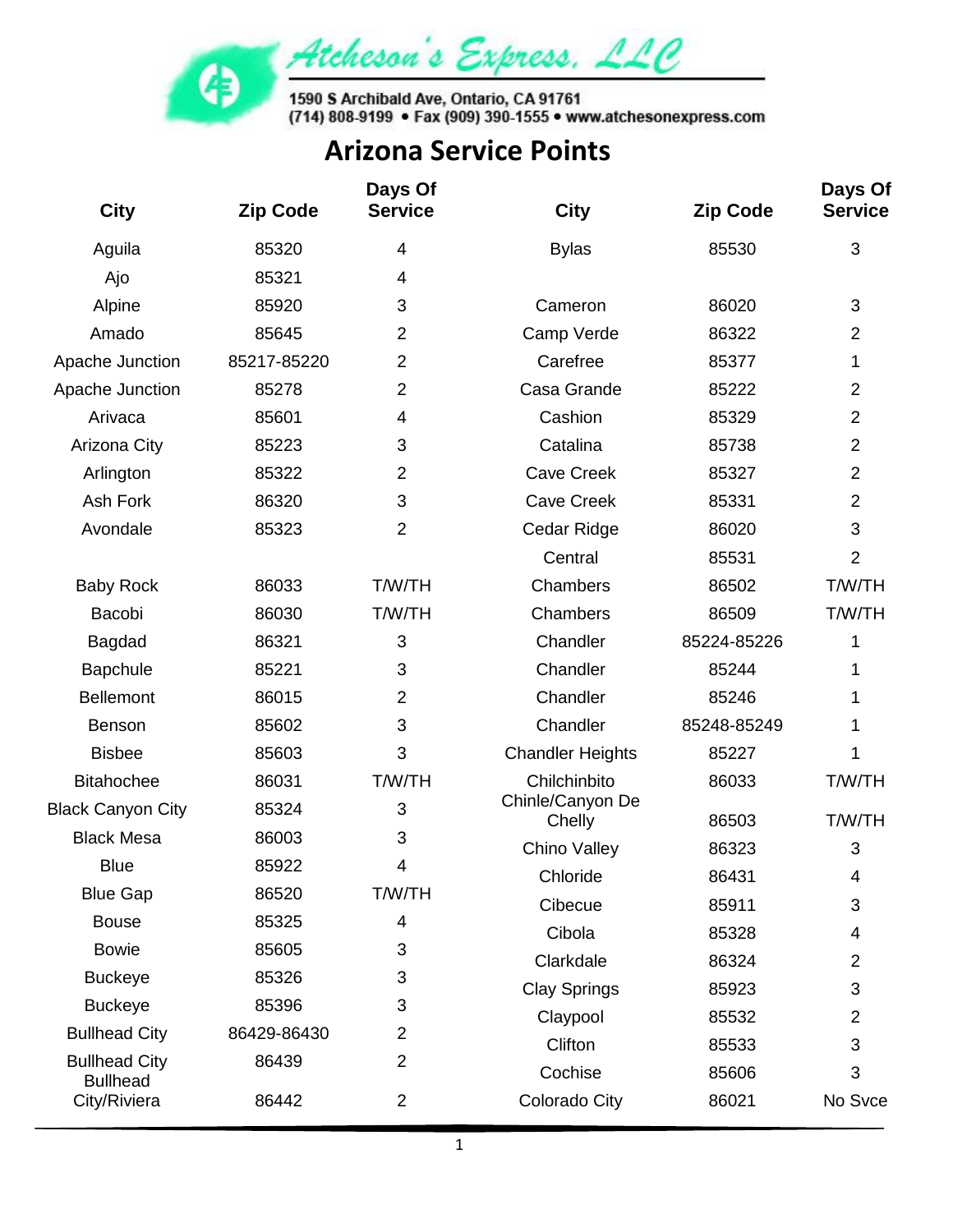

| <b>City</b>       | <b>Zip Code</b> | Days Of<br><b>Service</b> | <b>City</b>           | <b>Zip Code</b> | Days Of<br><b>Service</b> |
|-------------------|-----------------|---------------------------|-----------------------|-----------------|---------------------------|
| Concho            | 85924           | $\sqrt{3}$                | Florence              | 85278           | $\overline{2}$            |
| Congress          | 85332           | 3                         | <b>Forest Lakes</b>   | 85931           | 3                         |
| Coolidge          | 85228           | $\overline{2}$            | Fort Apache           | 85926           | 3                         |
| Cornfields        | 86505           | M/W/TH                    | <b>Fort Defiance</b>  | 86504           | M/W/TH                    |
| Cornville         | 86325           | $\overline{2}$            | Fort Huachuca         | 85613           | $\overline{2}$            |
| Cortaro           | 85652           | 3                         | Fort Huachuca         | 85670           | $\overline{2}$            |
| Cottonwood        | 86326           | 2                         | Fort McDowel          | 85264           | 1                         |
| Cross Canyon      | 86511           | M/W/TH                    | Fort Mojave           | 86426-86427     | $\overline{2}$            |
| Crown King        | 86343           | No Svce                   | Fort Thomas           | 85536           | 3                         |
|                   |                 |                           | <b>Fountain Hills</b> | 85268-85269     | 1                         |
| Dateland          | 85333           | 3                         | Fredonia              | 86022           | No Svce                   |
| Dennehotso        | 86535           | M/W/TH                    |                       |                 |                           |
| Dewey             | 86327           | $\overline{2}$            | Gadsen                | 85336           | 3                         |
| <b>Dilkon</b>     | 86047           | 3                         | Ganado                | 86505           | M/W/TH                    |
| Dolan Springs     | 86441           | 4                         | Gila Bend             | 85337           | $\overline{2}$            |
| Douglas           | 85607-85608     | $\overline{2}$            | Gilbert               | 85233-85234     | 1                         |
| Douglas           | 85655           | $\overline{2}$            | Gilbert               | 85296-85299     | 1                         |
| Dragoon           | 85609           | 3                         | Glendale              | 85301-85308     | 1                         |
| Duncan            | 85534           | 3                         | Glendale              | 85310-85313     | 1                         |
|                   |                 |                           | Glendale              | 85318           | 1                         |
| Eager             | 85925           | 3                         | Globe                 | 85501-85502     | 1                         |
| Eden              | 85535           | 3                         | <b>Golden Valley</b>  | 86413           | $\overline{2}$            |
| Ehrenburg         | 85534           | 3                         | Goodyear              | 85338           | 1                         |
| El Mirage         | 85335           | $\overline{2}$            | <b>Grand Canyon</b>   | 86023           | T/TH                      |
| Elfrida           | 85620           | 3                         | <b>Gray Mountain</b>  | 86016           | 3                         |
| Elgin             | 85611           | 3                         | Greasewood            | 86505           | M/W/TH                    |
| Eloy              | 85231           | $\overline{2}$            | Greasewood Spgs       | 86507           | M/W/TH                    |
|                   |                 |                           | Greenhaven            | 86040           | 3                         |
| <b>First Mesa</b> | 86042           | M/W/TH                    | <b>Green Valley</b>   | 85614           | $\overline{2}$            |
| Flagstaff         | 86001-86014     | $\overline{2}$            | <b>Green Valley</b>   | 85622           | 2                         |
| Florence          | 85232           | $\overline{2}$            | Greer                 | 85927           | 3                         |
|                   |                 |                           |                       |                 |                           |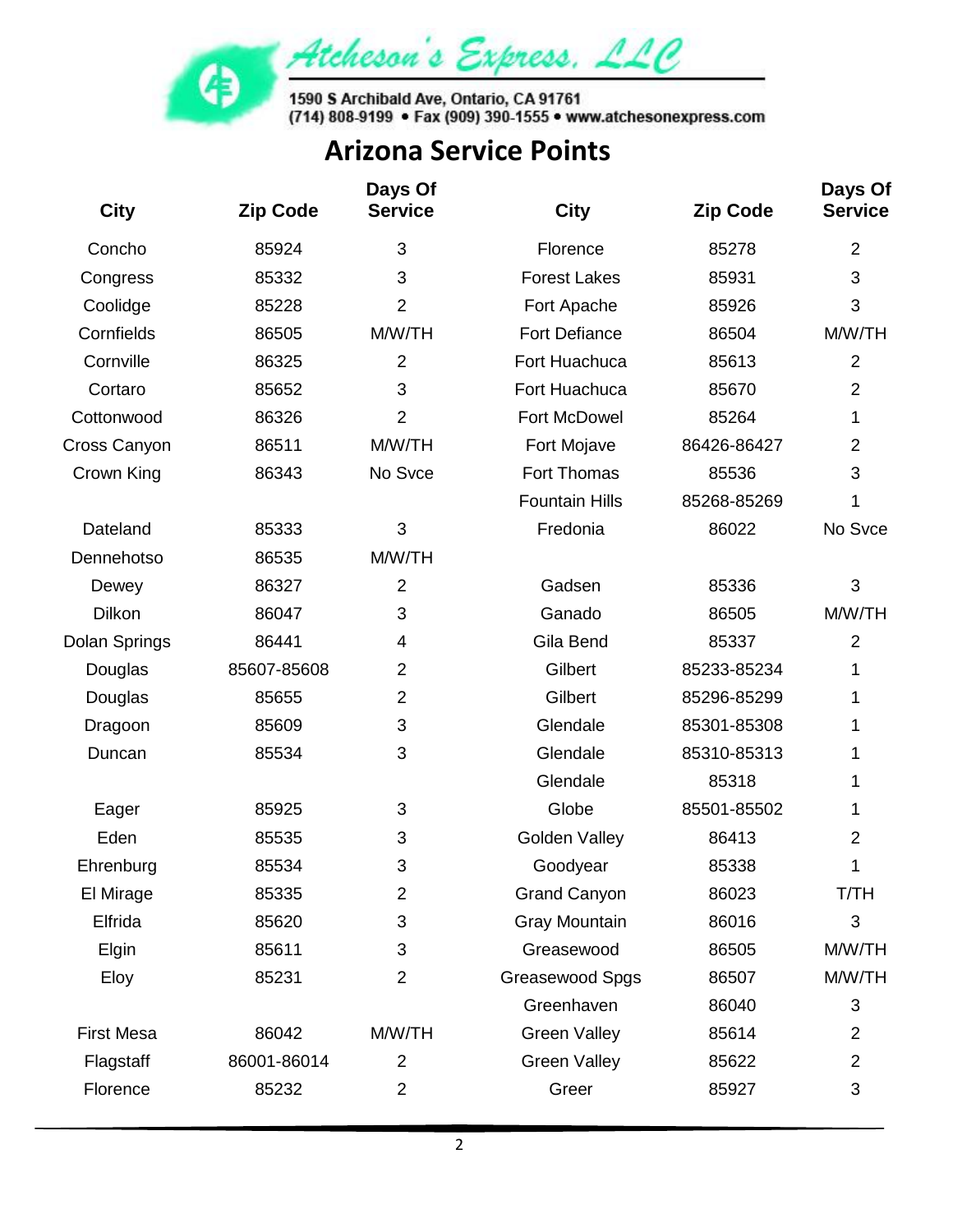

1590 S Archibald Ave, Ontario, CA 91761<br>(714) 808-9199 • Fax (909) 390-1555 • www.atchesonexpress.com

| <b>City</b>                    | <b>Zip Code</b> | Days Of<br><b>Service</b> | <b>City</b>            | <b>Zip Code</b> | Days Of<br><b>Service</b> |
|--------------------------------|-----------------|---------------------------|------------------------|-----------------|---------------------------|
|                                |                 |                           | Kirkland               | 86332           | 3                         |
| Hackberry                      | 86411           | $\overline{4}$            | Klagetoh               | 86505           | M/W/TH                    |
| Happy Jack                     | 86024           | 3                         | Kykotsmovi             | 86039           | M/W/TH                    |
| <b>Hard Rock</b>               | 86039           | M/W/TH                    |                        |                 |                           |
| Hayden                         | 85235           | 3                         | Lake Havasu City       | 86403-86406     | 2                         |
| Heber                          | 85928           | 3                         | Lake Mary              | 86001           | 3                         |
| Hereford                       | 85615           | 3                         | Lake Motezuma          | 86342           | 3                         |
| Higley                         | 85236           | 3                         | Lakeside               | 85929           | $\overline{2}$            |
| Holbrook                       | 86025           | 3                         | Laveen                 | 85339           | 1                         |
| Hotevilla                      | 86030           | M/W/TH                    | Leupp                  | 86035           | 3                         |
| Houck/Allentown                | 86506           | M/W/F                     | <b>Litchfield Park</b> | 85340           | 1                         |
| <b>Hauchuca City</b>           | 85616           | $\overline{2}$            | Littlefield            | 86432           | No Svce                   |
| Hualapai                       | 86412           | $\overline{4}$            | Low Mountain           | 86502           | M/W/TH                    |
| <b>Hubbell Trading</b><br>Post | 86505           | M/W/TH                    | Lukachukai             | 86507           | M/W/TH                    |
| Humboldt                       | 86329           | $\overline{2}$            | Luke AFB               | 85309           | 1                         |
| <b>Hunters Point</b>           | 86511           | M/W/TH                    | Lukeville              | 85341           | 4                         |
|                                |                 |                           | Lupton                 | 86508           | M/W/TH                    |
| <b>Indian Wells</b>            | 86031           | M/W/TH                    |                        |                 |                           |
| Iron Springs                   | 86330           | $\overline{4}$            | Mammoth                | 85618           | 3                         |
|                                |                 |                           | Many Farms             | 86538           | M/W/TH                    |
| Jeddito                        | 86034           | M/W/TH                    | Maricopa               | 85239           | $\overline{2}$            |
| Jerome                         | 86331           | 3                         | Mayer                  | 86333           | $\overline{2}$            |
| Joseph City                    | 86032           | 3                         | <b>McNeal</b>          | 85617           | 3                         |
|                                |                 |                           | <b>McNary</b>          | 85930           | 3                         |
| Kaibito                        | 86053           | 3                         | Meadview               | 86444           | 4                         |
| Kayenta                        | 86033           | 3                         | Mesa                   | 85201-85216     | 1                         |
| Keams Canyon                   | 86034           | M/W/TH                    | Mesa                   | 85240           | 1                         |
| Kearny                         | 85327           | 3                         | Mesa                   | 85274-85277     | 1                         |
| Kingman                        | 86401-86402     | $\overline{2}$            | Miami                  | 85539           | 3                         |
| Kingman                        | 86409           | $\overline{2}$            | Moenavi                | 86045           | 3                         |
| Kinlechee                      | 86505           | M/W/TH                    | Moenkopi               | 86045           | 3                         |
|                                |                 |                           |                        |                 |                           |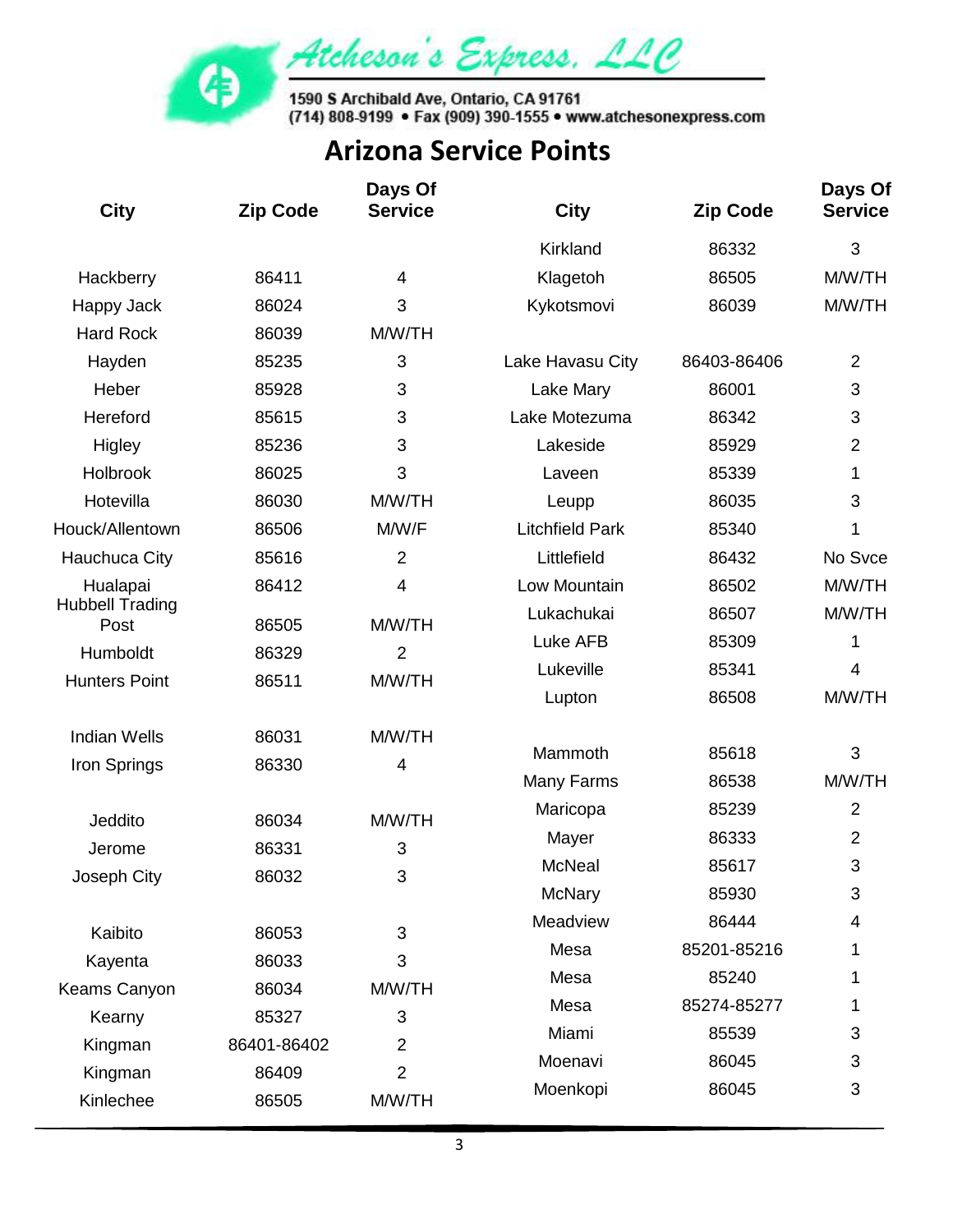

| <b>City</b>       | <b>Zip Code</b> | Days Of<br><b>Service</b> | <b>City</b>            | <b>Zip Code</b> | Days Of<br><b>Service</b> |
|-------------------|-----------------|---------------------------|------------------------|-----------------|---------------------------|
| Mohave Valley     | 86440           | $\overline{2}$            | Payson                 | 85547           | $\overline{2}$            |
| Mohave Valley     | 86446           | $\overline{2}$            | Peach Springs          | 86434           | 4                         |
| Morenci           | 85540           | 3                         | Pearce                 | 85625           | 3                         |
| Morman Lake       | 85342           | 3                         | Peoria                 | 85345           | 1                         |
| Morristown        | 85342           | $\overline{2}$            | Peoria                 | 85380-85385     | 1                         |
| Mountainaire      | 86001           | 3                         | Peridot                | 85542           | 3                         |
| Mount Lemon       | 85619           | No Svce                   | <b>Petrified Fores</b> | 86028           | M/W/TH                    |
| <b>Munds Park</b> | 86017           | $\overline{2}$            | Phoenix                | 85000-85086     | 1                         |
|                   |                 |                           | Phoenix                | 85097-85099     | 1                         |
| Naco              | 85620           | 3                         | Picacho                | 85241           | $\overline{2}$            |
| Nazlini           | 86540           | M/W/TH                    | Pima                   | 85543           | 3                         |
| <b>New River</b>  | 85087           | $\overline{2}$            | Pine                   | 85544           | 3                         |
| Nogales           | 85621           | $\overline{2}$            | Pinedale               | 85934           | 3                         |
| <b>Nogales</b>    | 85628           | $\overline{2}$            | Pinetop                | 85935           | $\overline{2}$            |
| Nogales           | 85662           | $\overline{2}$            | Pinion                 | 86510           | M/W/TH                    |
| North Rim         | 86052           | No Svce                   | Pirtleville            | 85626           | $\overline{2}$            |
| <b>Nutrioso</b>   | 85932           | 3                         | Polacca                | 86042           | M/W/TH                    |
|                   |                 |                           | Pomerene               | 85627           | $\overline{4}$            |
| Oatman            | 86433           | 4                         | Portal                 | 85632           | No Svce                   |
| Oracle            | 85623           | $\overline{2}$            | Poston                 | 85371           | 4                         |
| Orabi             | 86039           | M/W/TH                    | Prescott               | 86301-86305     | $\overline{2}$            |
| Overgaard         | 85933           | 3                         | Prescott               | 86313           | $\overline{2}$            |
|                   |                 |                           | <b>Prescott Valley</b> | 86312           | 2                         |
| Page              | 86040           | $\overline{2}$            | <b>Prescott Valley</b> | 86314           | $\overline{2}$            |
| Palo Verde        | 85343           | 3                         |                        |                 |                           |
| Paradise Valley   | 85253           | $\overline{2}$            | Quartzsite             | 85346           | 3                         |
| Parker            | 85344           | 3                         | Quartzsite             | 85359           | 3                         |
| Parks             | 86018           | 3                         | Queen Creek            | 85242-85243     | $\overline{2}$            |
| Patagonia         | 85624           | 3                         |                        |                 |                           |
| Paulden           | 86334           | 3                         | <b>Red Mesa</b>        | 86514           | M/W/TH                    |
| Payson            | 85541           | $\overline{2}$            | <b>Red Rock</b>        | 85245           | 3                         |
|                   |                 |                           |                        |                 |                           |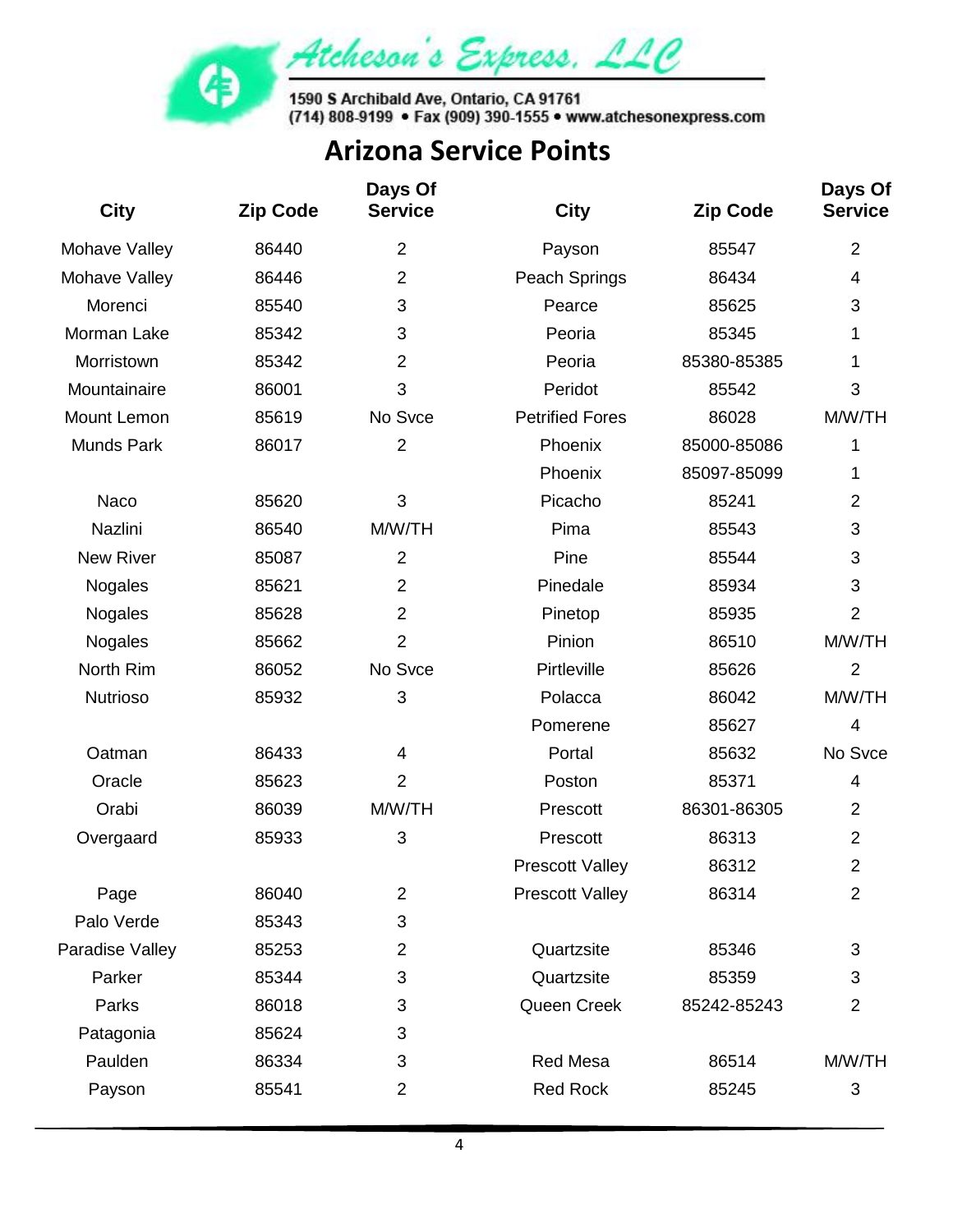

| <b>City</b>           | <b>Zip Code</b> | Days Of<br><b>Service</b> | <b>City</b>         | <b>Zip Code</b> | Days Of<br><b>Service</b> |
|-----------------------|-----------------|---------------------------|---------------------|-----------------|---------------------------|
| <b>Red Valley</b>     | 86544           | 4                         | Sedona              | 86339-86341     | $\overline{2}$            |
| Rillito               | 85654           | $\overline{2}$            | Sedona              | 86351           | $\overline{2}$            |
| Rimrock               | 86335           | $\overline{2}$            | Seligman            | 86337           | T/TH                      |
| Rio Rico              | 85648           | $\overline{2}$            | <b>Sells</b>        | 85634           | 4                         |
| Rio Verde             | 85263           | $\overline{2}$            | Shonto              | 86054           | 3                         |
| <b>Rock Point</b>     | 86545           | 4                         | Shongopovi          | 86043           | M/W/TH                    |
| Roll                  | 85347           | 3                         | Show Low            | 85901-85902     | $\overline{2}$            |
| Roosevelt             | 85545           | 3                         | Sierra Vista        | 85635-85636     | $\overline{2}$            |
| Rough Rock            | 86503           | M/W/TH                    | Sierra Vista        | 85650           | $\overline{2}$            |
| <b>Round Rock</b>     | 86547           | M/W/TH                    | Sierra Vista        | 85671           | $\overline{2}$            |
| Sacaton               | 85247           | $\sqrt{3}$                | <b>Skull Valley</b> | 86338           | $\overline{4}$            |
| Safford               | 85546           | $\overline{2}$            | Snowflake           | 85937           | $\overline{2}$            |
| Safford               | 85548           | $\overline{2}$            | Solomon             | 85551           | 3                         |
| Sahuarita             | 85629           | $\overline{2}$            | Somerton            | 85350           | 3                         |
| Saint David           | 85630           | 3                         | Sonoita             | 85637           | 3                         |
| Saint Johns           | 85936           | $\overline{2}$            | Springerville       | 85938           | 3                         |
| <b>Saint Michaels</b> | 86511           | M/W/TH                    | Stanfield           | 85272           | 3                         |
| Salome                | 85348           | 4                         | Steamboat Canyon    | 86505           | M/W/TH                    |
| San Carlos            | 85550           | 3                         | Sun City            | 85351           | 1                         |
| San Luis              | 85349           | 3                         | Sun City            | 85372-85373     | 1                         |
| San Manuel            | 85631           | 3                         | Sun City West       | 85375-85376     | 1                         |
| San Simon             | 85632           | 4                         | Sun Valley          | 86029           | 3                         |
| <b>Sanders</b>        | 86512           | M/W/TH                    | Supai               | 86435           | No Svce                   |
| Sasabe                | 85633           | 4                         | Superior            | 85273           | 3                         |
| Sawmill               | 86549           | M/W/TH                    | Surprise            | 85374           | 1                         |
| Scottsdale            | 85250-85252     | 1                         | Surprise            | 85378-85379     | 1                         |
| Scottsdale            | 85254-85262     | 1                         | Surprise            | 85387-85388     | 1                         |
| Scottsdale            | 85265-85267     | 1                         |                     |                 |                           |
| Scottsdale            | 85271           | 1                         | Tacna               | 85352           | 3                         |
| Second Mesa           | 86043           | M/W/TH                    | Taylor              | 85939           | 2                         |
| Sedona                | 863363          | $\overline{2}$            | <b>Teec Nos Pos</b> | 86514           | M/W/TH                    |
|                       |                 |                           |                     |                 |                           |